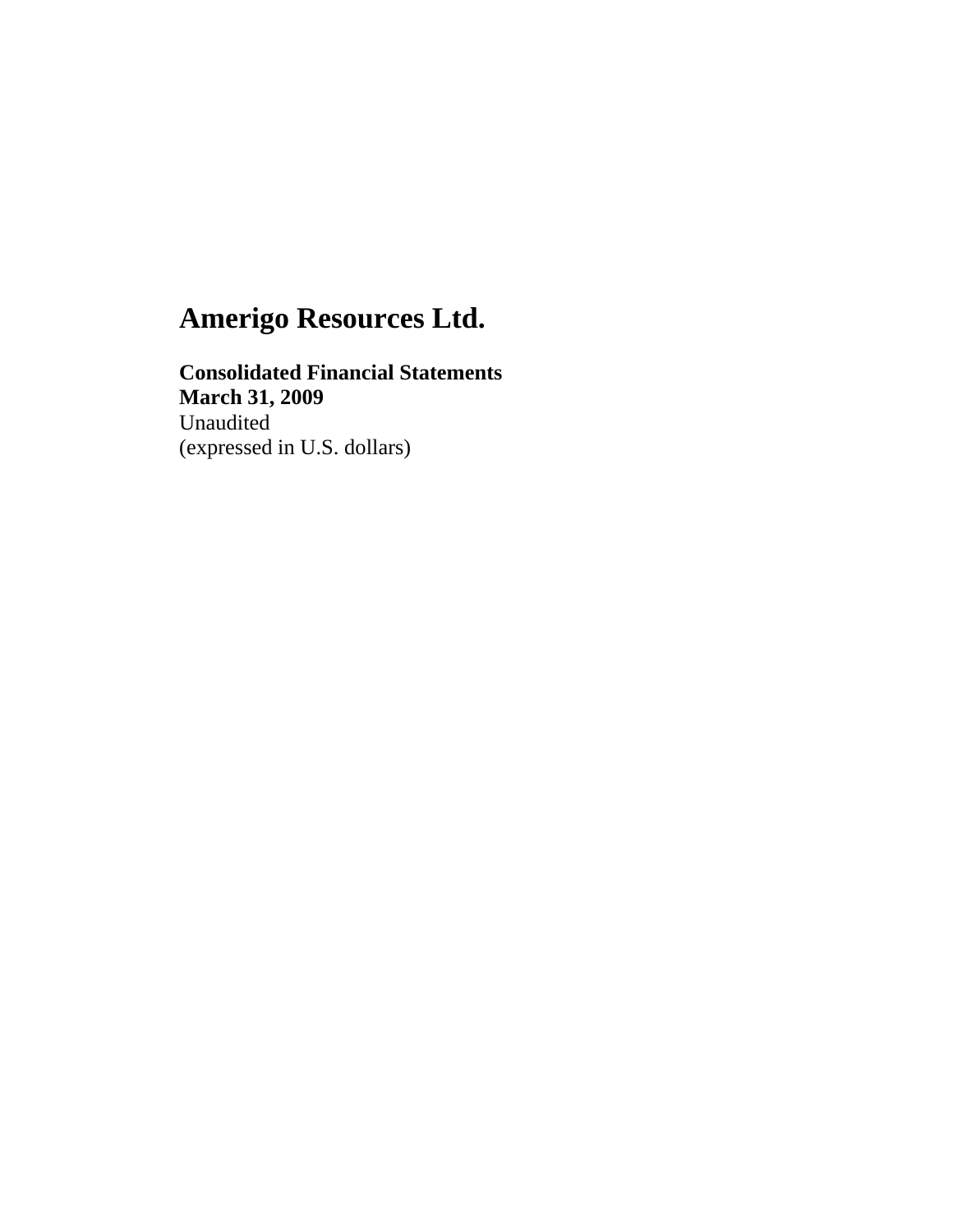Consolidated Balance Sheets (Unaudited)

(expressed in U.S. dollars)

|                                                                                                                                                                                                                 |                                                           | <b>March 31</b><br>2009<br>\$                                              | December 31<br>2008<br>\$                                                 |
|-----------------------------------------------------------------------------------------------------------------------------------------------------------------------------------------------------------------|-----------------------------------------------------------|----------------------------------------------------------------------------|---------------------------------------------------------------------------|
| <b>Assets</b>                                                                                                                                                                                                   |                                                           |                                                                            |                                                                           |
| <b>Current assets</b><br>Cash and cash equivalents<br>Accounts receivable<br>Prepaid expenses<br>Plant supplies and inventory                                                                                   |                                                           | 3,462,650<br>19,873,675<br>66,837<br>5,320,995                             | 3,187,084<br>11,501,868<br>205,897<br>4,230,508                           |
|                                                                                                                                                                                                                 |                                                           | 28,724,157                                                                 | 19,125,357                                                                |
| <b>Investments</b> (Note 11)<br><b>Property, plant and equipment - net (Note 4)</b><br><b>Contractual right</b> - net (Note 5)<br><b>Other</b>                                                                  |                                                           | 3,723,089<br>117,609,461<br>6,834,120<br>82,510                            | 1,855,435<br>116,243,844<br>6,950,942<br>83,299                           |
|                                                                                                                                                                                                                 |                                                           | 156,973,337                                                                | 144,258,877                                                               |
| <b>Liabilities</b>                                                                                                                                                                                              |                                                           |                                                                            |                                                                           |
| <b>Current liabilities</b><br>Accounts payable and accrued liabilities<br>Enami loan (Note 6)<br>El Teniente royalty payable (Note 7)<br>Bank loans (Note 8)<br>Due to non-controlling interests (Note $9(a)$ ) |                                                           | 20,533,281<br>3,625,302<br>1,938,636<br>10,683,206<br>38,691<br>36,819,116 | 18,091,337<br>3,538,102<br>2,549,392<br>9,012,992<br>49,670<br>33,241,493 |
| <b>Enami loan</b> (Note 6)<br><b>Other payables</b><br><b>Asset retirement obligation</b><br><b>Future income tax</b><br><b>Non-controlling interests</b> (Note $9(a)$ )                                        |                                                           | 8,232,696<br>1,101,621<br>5,206,159<br>5,989,762<br>1,000                  | 5,896,837<br>1,004,599<br>5,122,382<br>4,956,851<br>1,000                 |
|                                                                                                                                                                                                                 |                                                           | 57,350,354                                                                 | 50,223,162                                                                |
| <b>Shareholders' Equity</b><br><b>Capital stock</b> (Note 10)<br><b>Retained earnings</b><br>Accumulated other comprehensive income (loss)                                                                      | Value assigned to stock options and warrants (Note 10(e)) | 63,478,849<br>3,794,038<br>30,500,063<br>1,850,033<br>99,622,983           | 56, 345, 311<br>2,433,377<br>35,279,137<br>(22,110)<br>94,035,715         |
|                                                                                                                                                                                                                 |                                                           | 156,973,337                                                                | 144,258,877                                                               |
| <b>Going Concern</b> (Note 1)<br><b>Contingencies</b> (Note 13)<br><b>Subsequent Events (Note 14)</b><br><b>Approved by the Board of Directors</b>                                                              |                                                           |                                                                            |                                                                           |
|                                                                                                                                                                                                                 |                                                           |                                                                            |                                                                           |
| "Robert Gayton"                                                                                                                                                                                                 | Director                                                  | "Ruston Goepel"                                                            | Director                                                                  |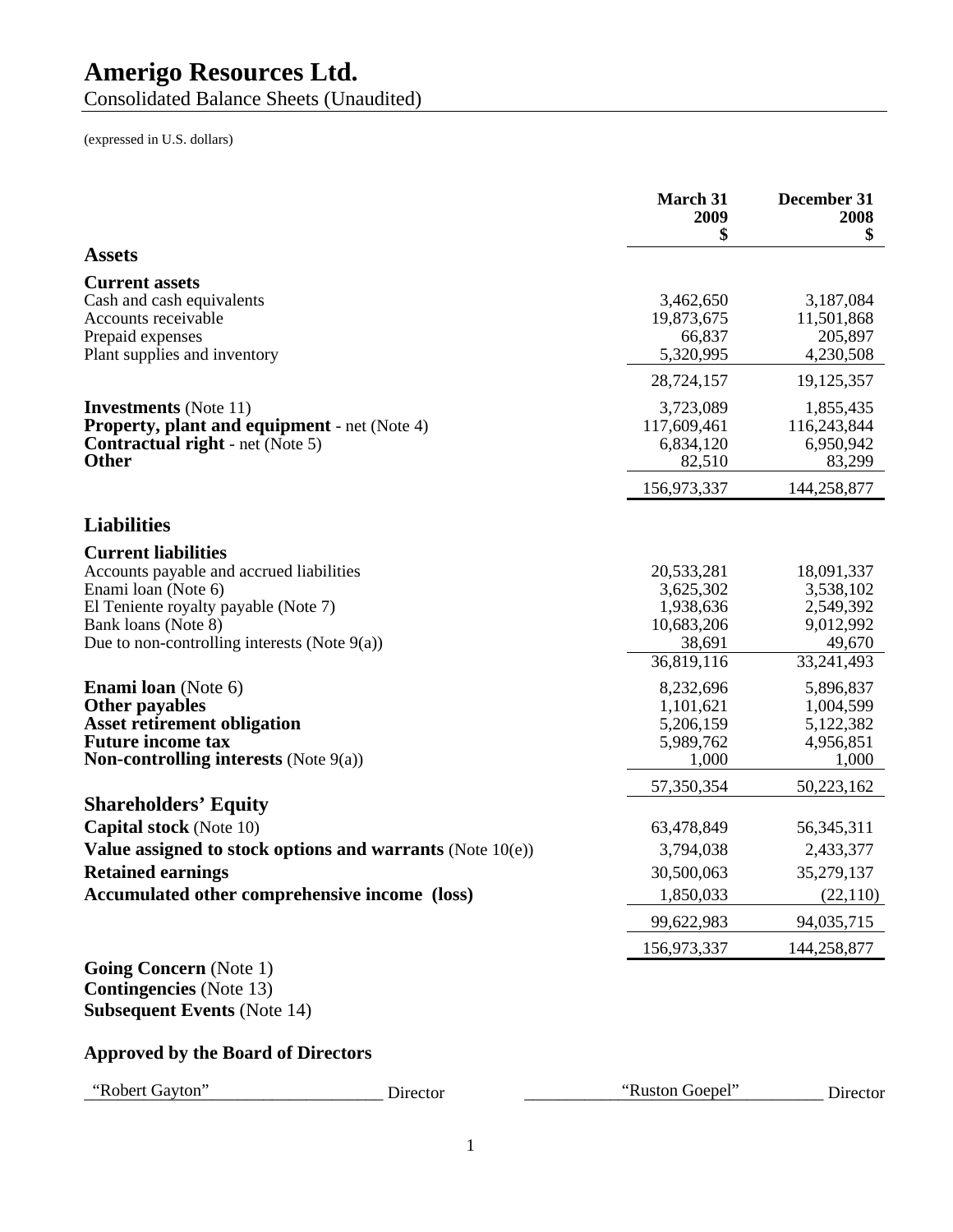Consolidated Statements of Operations and Comprehensive Income (Loss) (Unaudited)

(expressed in U.S. dollars)

|                                                            | <b>Quarter ended</b> | <b>Quarter</b> ended |
|------------------------------------------------------------|----------------------|----------------------|
|                                                            | March 31.            | March 31.            |
|                                                            | 2009<br>\$           | 2008<br>\$           |
| <b>Revenue</b>                                             | 13,021,611           | 35,933,465           |
| <b>Costs</b>                                               |                      |                      |
| Production costs                                           | 11,572,837           | 19,806,593           |
| El Teniente royalty (Note 7)                               | 1,976,005            | 5,146,561            |
| Depreciation and amortization                              | 1,387,644            | 1,280,217            |
| Administration                                             | 377,512              | 492,298              |
| Transportation                                             | 225,022              | 276,274              |
| Asset retirement accretion cost                            | 83,777               | 83,778               |
| <b>Cost of sales</b>                                       | 15,622,797           | 27,085,721           |
| <b>Operating profit (loss)</b>                             | (2,601,186)          | 8,847,744            |
| Other expenses                                             |                      |                      |
| Office and general expenses                                | 323,582              | 504,322              |
| Salaries, management and professional fees                 | 230,426              | 325,602              |
| Interest expense                                           | 628,181              | 121,593              |
| Stock-based compensation (Note $10(c)$ )                   | 52,503               | 105,256              |
|                                                            | 1,234,692            | 1,056,773            |
| Earnings (loss) before the undernoted items                | (3,835,878)          | 7,790,971            |
| Foreign exchange (loss) gain                               | (1,179,068)          | 67,407               |
| Interest income                                            | 12,425               | 154,348              |
| Other income                                               | 30,296               | 74,364               |
| Equity investment loss (Note $11(b)$ )                     | (4, 489)             | (24, 714)            |
| Earnings (loss) before taxes and non-controlling interests | (4,976,714)          | 8,062,376            |
| (Income tax expense), net of tax recoveries                | 312,687              | (1,541,792)          |
| Earnings (loss) before non-controlling interests           | (4,664,027)          | 6,520,584            |
| Non-controlling interests (Note $9(a)$ )                   | (115, 047)           | (137,572)            |
| Net earnings (loss)                                        | (4,779,074)          | 6,383,012            |
| Other comprehensive income (loss)                          | 1,872,143            | (4,505,662)          |
| <b>Comprehensive income (loss)</b>                         | (2,906,931)          | 1,877,350            |
| Weighted average number of shares outstanding, basic       | 113,435,126          | 94,332,384           |
| Weighted average number of shares outstanding, diluted     | 113,435,126          | 95,620,801           |
|                                                            |                      |                      |
| Earnings (loss) per share                                  |                      |                      |
| <b>Basic</b>                                               | (0.04)               | 0.07                 |
| Diluted                                                    | (0.04)               | 0.07                 |
|                                                            |                      |                      |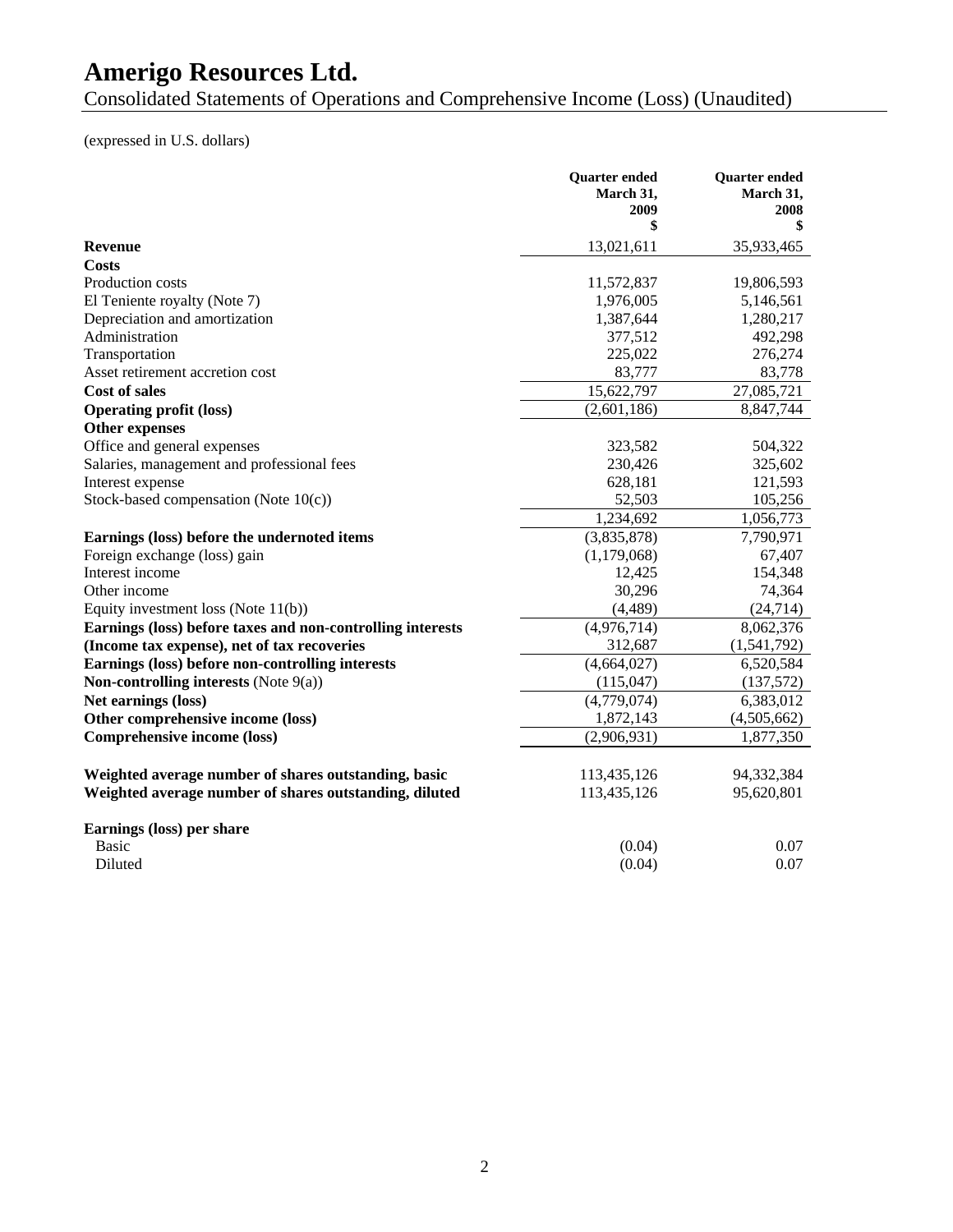Consolidated Statements of Cash Flows (Unaudited)

(expressed in U.S. dollars)

|                                                   | <b>Quarter</b> ended<br>March 31,<br>2009 | <b>Quarter</b> ended<br>March 31,<br>2008 |
|---------------------------------------------------|-------------------------------------------|-------------------------------------------|
|                                                   | \$                                        | \$                                        |
| <b>Cash flows from operating activities</b>       |                                           |                                           |
| Net earnings (loss) for the period                | (4,779,074)                               | 6,383,012                                 |
| Items not affecting cash -                        |                                           |                                           |
| Depreciation and amortization                     | 1,387,644                                 | 1,280,217                                 |
| Equity investment loss                            | 4,489                                     | 24,714                                    |
| Unrealized foreign exchange expense               | 407,756                                   | 204,932                                   |
| Future income tax expense                         | 1,049,885                                 | 1,233,151                                 |
| Stock-based compensation                          | 52,503                                    | 121,593                                   |
| Asset retirement accretion cost                   | 83,777                                    | 83,778                                    |
| Other receivables                                 | 789                                       | 1,545                                     |
| Accrued interest on bank and Enami loans          | 246,547                                   | 50,421                                    |
|                                                   | (1,545,684)                               | 9,383,363                                 |
| Changes in non-cash working capital               |                                           |                                           |
| Accounts receivable                               | (8,371,807)                               | (12,360,777)                              |
| Prepaid expenses                                  | 139,060                                   | (497, 668)                                |
| Plant, supplies and inventory                     | (1,090,487)                               | (1,747,404)                               |
| Accounts payable                                  | 2,753,844                                 | 7,521,191                                 |
| El Teniente royalty payable                       | (610, 756)                                | (269, 595)                                |
| Due to non-controlling interests                  | (10, 979)                                 | (4,360)                                   |
| Other payables                                    | 97,022                                    | 172,346                                   |
| Net cash provided by (used in) operating          |                                           |                                           |
| activities                                        | (8,639,787)                               | 2,197,096                                 |
| <b>Cash flows from investing activities</b>       |                                           |                                           |
| Purchase of plant and equipment                   | (2,965,313)                               | (6,870,595)                               |
| Purchase of investments                           |                                           | (153, 180)                                |
| Net cash used in investing activities             | (2,965,313)                               | (7,023,775)                               |
| <b>Cash flows from financing activities</b>       |                                           |                                           |
| Issuance of shares and warrants for cash – net of | 8,441,696                                 |                                           |
| issuance costs                                    |                                           |                                           |
| Proceeds from bank loans                          | 1,072,607                                 | 5,507,214                                 |
| Enami loan                                        | 2,366,363                                 |                                           |
| Payment of dividends                              |                                           | (6,018,524)                               |
| Purchase of shares for cancellation               |                                           | (414, 924)                                |
| Net cash provided by (used in) financing          |                                           |                                           |
| activities                                        | 11,880,666                                | (926, 234)                                |
| Net increase (decrease) in cash and cash          | 275,566                                   | (5,752,913)                               |
| equivalents                                       |                                           |                                           |
| Cash and cash equivalents - Beginning of          |                                           |                                           |
| period                                            | 3,187,084                                 | 16,712,630                                |
| Cash and cash equivalents - End of period         | 3,462,650                                 | 10,959,717                                |

**Supplemental disclosure with respect to cash flows (Note 12)**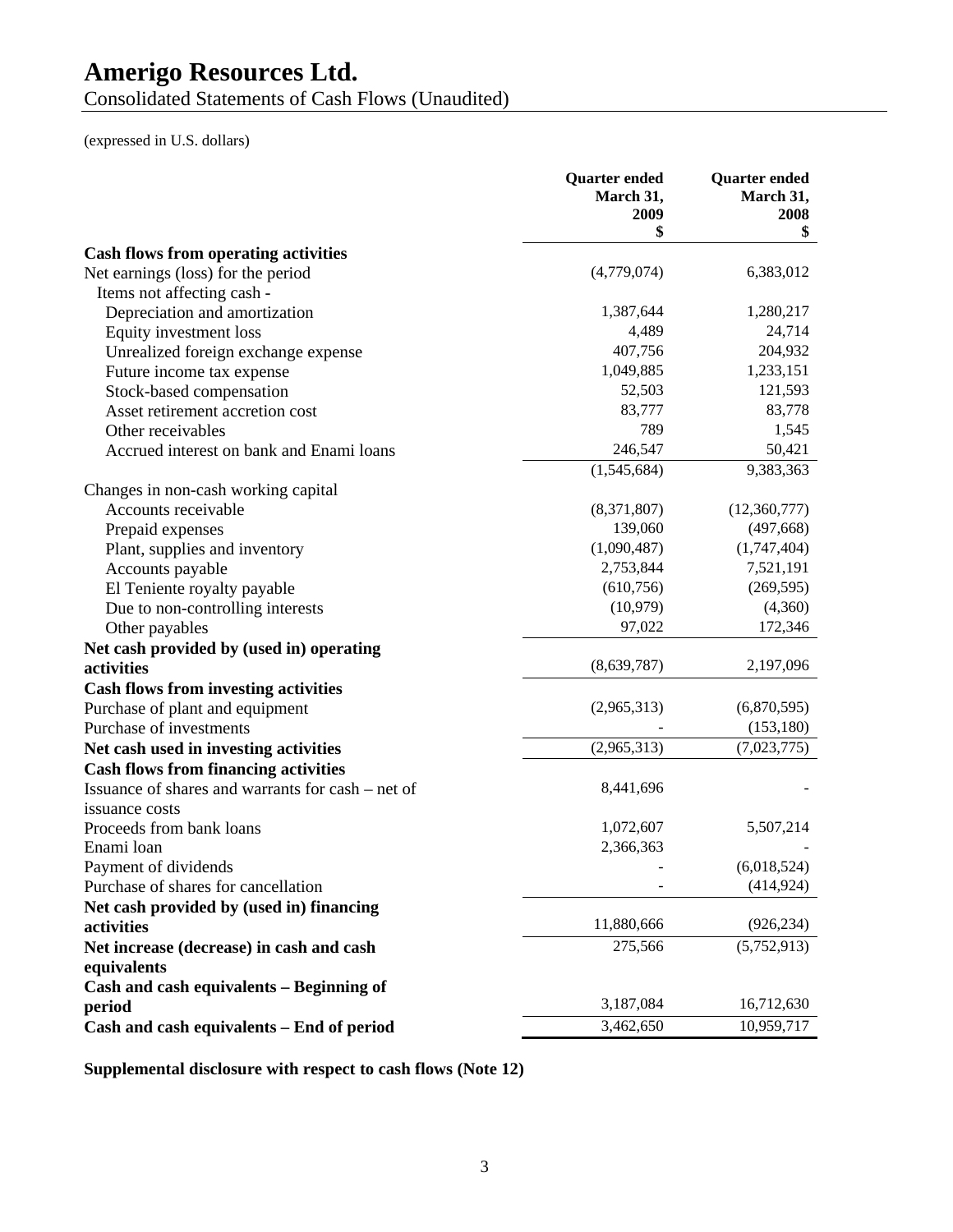Consolidated Statements of Shareholders' Equity (Unaudited)

# (expressed in U.S. dollars)

| <b>Common shares</b> |               |                                    |                                              |                                                            |                         |
|----------------------|---------------|------------------------------------|----------------------------------------------|------------------------------------------------------------|-------------------------|
| No. of shares        | <b>Amount</b> | <b>Retained</b><br><b>Earnings</b> | assigned<br>to stock options<br>and warrants | <b>Accumulated Other</b><br>Comprehensive<br>Income (Loss) | Shareholders'<br>equity |
|                      |               |                                    |                                              |                                                            | $($ \$)                 |
| 94,372,744           | 56,933,105    | 67,070,515                         | 1,949,218                                    | 4,373,657                                                  | 130,326,495             |
| (1,001,200)          | (587, 794)    | (1,001,534)                        |                                              |                                                            | (1,589,328)             |
|                      |               |                                    | 484,159                                      |                                                            | 484,159                 |
|                      |               |                                    |                                              | (4,395,767)                                                | (4,395,767)             |
|                      |               | (11,802,999)                       |                                              |                                                            | (11,802,999)            |
|                      |               | (18,986,845)                       |                                              |                                                            | (18,986,845)            |
| 93,371,544           | 56, 345, 311  | 35,279,137                         | 2,433,377                                    | (22,110)                                                   | 94,035,715              |
| 37,500,000           | 8,161,592     |                                    |                                              |                                                            | 8,161,592               |
| 1,244,400            | 280,104       |                                    |                                              |                                                            | 280,104                 |
|                      |               |                                    |                                              |                                                            |                         |
|                      | (1,308,158)   |                                    | 1,308,158                                    |                                                            |                         |
|                      |               |                                    | 52,503                                       |                                                            | 52,503                  |
|                      |               |                                    |                                              | 1,872,143                                                  | 1,872,143               |
|                      |               | (4,779,074)                        |                                              |                                                            | (4,779,074)             |
| 132,115,944          | 63,478,849    | 30,500,063                         | 3,794,038                                    | 1,850,033                                                  | 99,622,983              |
|                      |               | $($ \$)                            | $($)$                                        | <b>Value</b><br>$($)$                                      | $($ \$                  |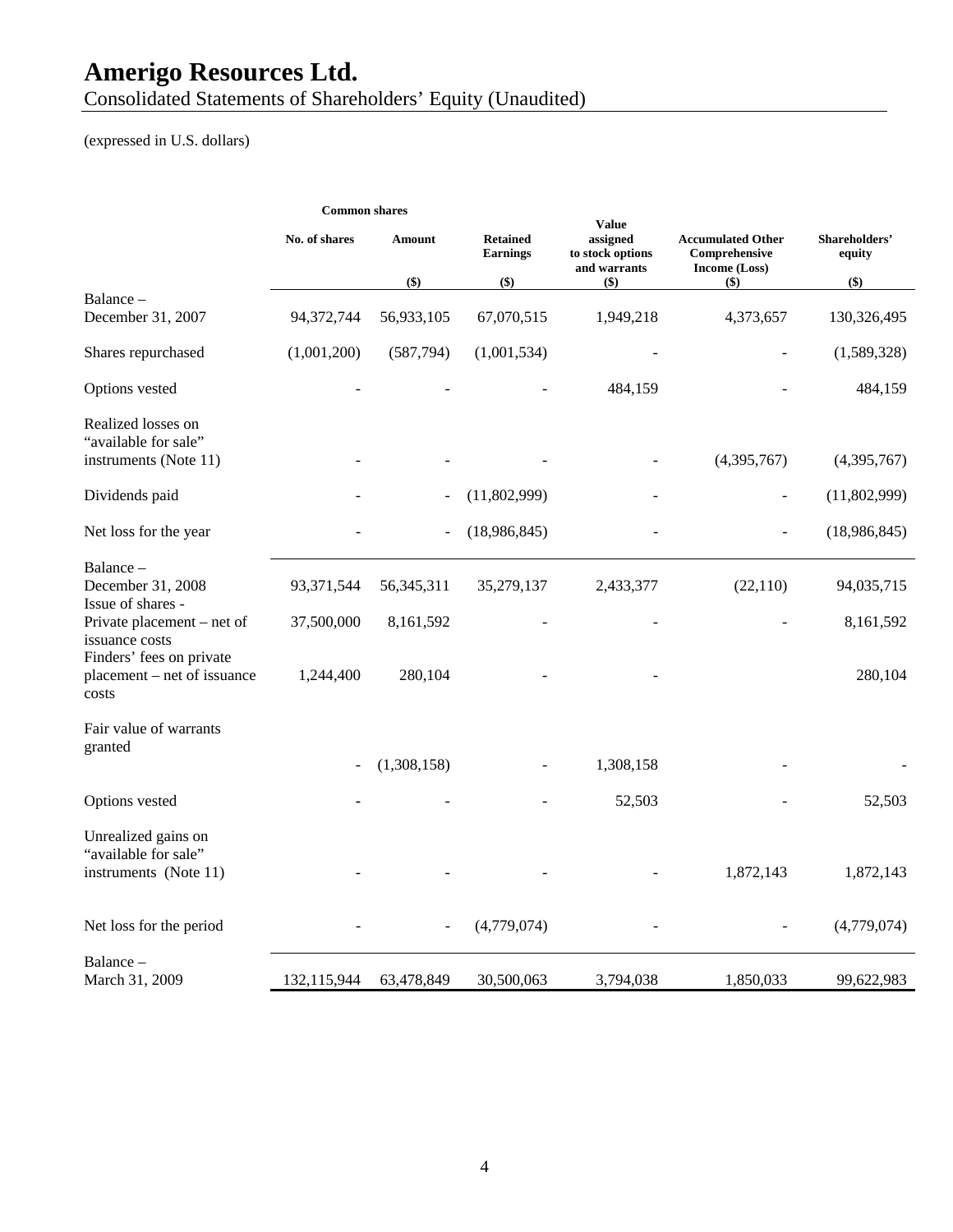Notes to Consolidated Financial Statements March 31, 2009

(expressed in U.S. dollars)

### **1 Going concern**

During the quarter ended March 31, 2009 the Company incurred a net loss of \$4,779,074. Working capital has been affected by the sharp decline in copper and molybdenum prices that took place in the fourth quarter of 2008, depressed copper and molybdenum prices and high production costs for most of the quarter ended March 31, 2009 and tight global banking markets under which the Company's bank debt in Chile has short-term review dates. At March 31, 2009 the Company had a working capital deficiency of \$8,094,959, compared to a working capital deficiency of \$14,116,136 at December 31, 2008. In compliance with accounting standards and prudent governance, management and directors continue to note that these adverse conditions lend significant doubt as to the Company's ability to meet its obligations as they come due and accordingly, the appropriateness of using accounting principles applicable to a going concern.

It is management's belief that under normal banking markets, bank debt in Chile could be structured as longterm debt, improving the Company's working capital position. Despite short-term credit challenges, long-term cash flow projections based on management's assumptions continue to show that the Company's long-term net asset value exceeds the book value of assets.

In light of these circumstances, the Company has completed a series of initiatives to ensure funding for operations and to reduce working capital timing constraints. The Company completed a private placement of Cdn\$10.5 million in February 2009 (Note 10), secured additional bank financing of \$5,000,000 in 2008 and \$1,100,000 in 2009 (Note 8), restructured the repayment of \$11,123,735 of negative copper pricing adjustments into a loan with repayments extending from May 2009 to March 2011 (Note 6), arranged for the repayment of \$2,401,785 of molybdenum negative settlement adjustments against physical molybdenum deliveries starting in January 2009, and deferred payments of 70% of the El Teniente royalties from November 2008 to April 2009 (Note 7). The Company has also reduced capital and discretionary expenditures and suspended dividend distributions for the foreseeable future.

These actions, while significant, may not be in and of themselves sufficient to enable the Company to fund all aspects of its operations particularly considering the short-term nature of the Company's bank debt in Chile.

The Company has two bank loans with renewal dates in May and August of 2009. The term of the May 2009 loan was extended to July 2009 (Note 14). It is customary in Chile to have short term renewal dates for loans and for loans to be rolled over as long as they remain in good standing; historically this has been MVC's experience. Notwithstanding this practice, to alleviate uncertainties introduced from having short-term debt in current market conditions, MVC is in discussions with its bankers in Chile to restructure the existing facilities into long-term loans as credit markets in Chile, copper prices and the Company's operating cash flows continue to improve.

Management believes that additional cash could be realized in the next 12 to 18 months from the exercise of outstanding warrants and stock options currently also in the money.

The Company's ability to continue as a going concern at current copper and molybdenum prices is dependent on MVC's ability to continue to reduce operating costs, including royalties, to generate positive cash flows from operations, and to renew its current debt facilities. These financial statements do not reflect the adjustments to the carrying values of assets and liabilities and the reported expenses and balance sheet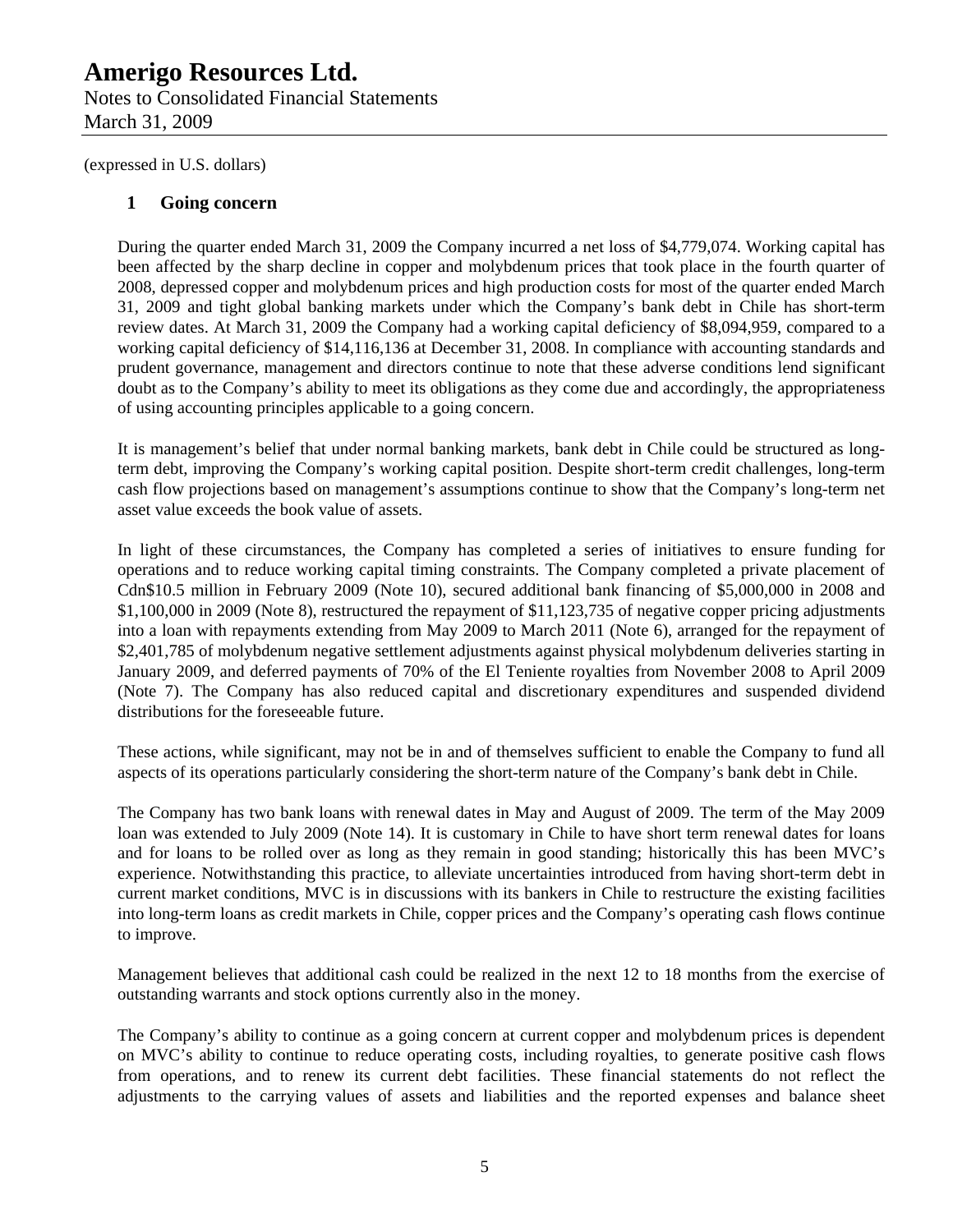#### (expressed in U.S. dollars)

classifications that may be necessary were the going concern assumption inappropriate. Such adjustments could be material.

#### **2 Operations**

The financial statements of Amerigo Resources Ltd. ("Amerigo") together with its subsidiaries (collectively, the "Company") have been prepared in accordance with Canadian Generally Accepted Accounting Principles ("Canadian GAAP") for interim financial statements and therefore do not include all of the information and notes required for annual financial statements. This interim financial information is unaudited and includes all adjustments (consisting of normal recurring adjustments) that are, in the opinion of management, necessary for a fair presentation of its financial position at March 31, 2009 and its results of operations and cash flows for the three months ended March 31, 2009 and 2008 in conformity with Canadian GAAP. These statements follow the same accounting policies and methods of application as the most recent annual financial statements, except as described in Note 3. Accordingly, they should be read in conjunction with Amerigo's audited financial statements for the year ended December 31, 2008. Operating results for the three months ended March 31, 2009 are not necessarily indicative of results that may be expected for the entire fiscal year.

The Company is a producer of copper and molybdenum concentrates with operations in Chile. Its operating subsidiary MVC has a contract with the National Copper Corporation of Chile ("Codelco") through at least 2021 to process the tailings from El Teniente, the world's largest underground copper mine.

### **3 Adoption of new accounting standards and accounting pronouncements**

#### **Accounting Changes**

Effective January 1, 2009 the Company adopted the following new accounting standards:

#### *Goodwill and intangible assets*

Section 3064 "Goodwill and intangible assets" establishes standards for the recognition, measurement, presentation and disclosure of Goodwill subsequent to its initial recognition and of intangible assets by profit orientated enterprises. The adoption of this new section did not have any material impact on the Company's financial statements.

#### **Accounting Pronouncements**

#### *International Financial Reporting Standards ("IFRS")*

In 2006, The Canadian Accounting Standards Board ("AcSB") published a new strategic plan that will significantly affect financial reporting requirements for Canadian companies. The AcSB's strategic plan outlines the convergence of Canadian GAAP with IFRS over an expected five-year transitional period. In February 2008, the AcSB announced that 2011 is the change of the date for publicly listed companies to use IFRS, replacing Canada's own GAAP. The date is for interim and annual financial statements relating to fiscal years beginning on or after January 1, 2011. The transitional date of January 1, 2011 will require the restatement for comparative purposes of amounts reported by the Company for the year ended December 31, 2010. The Company has an IFRS implementation plan in progress.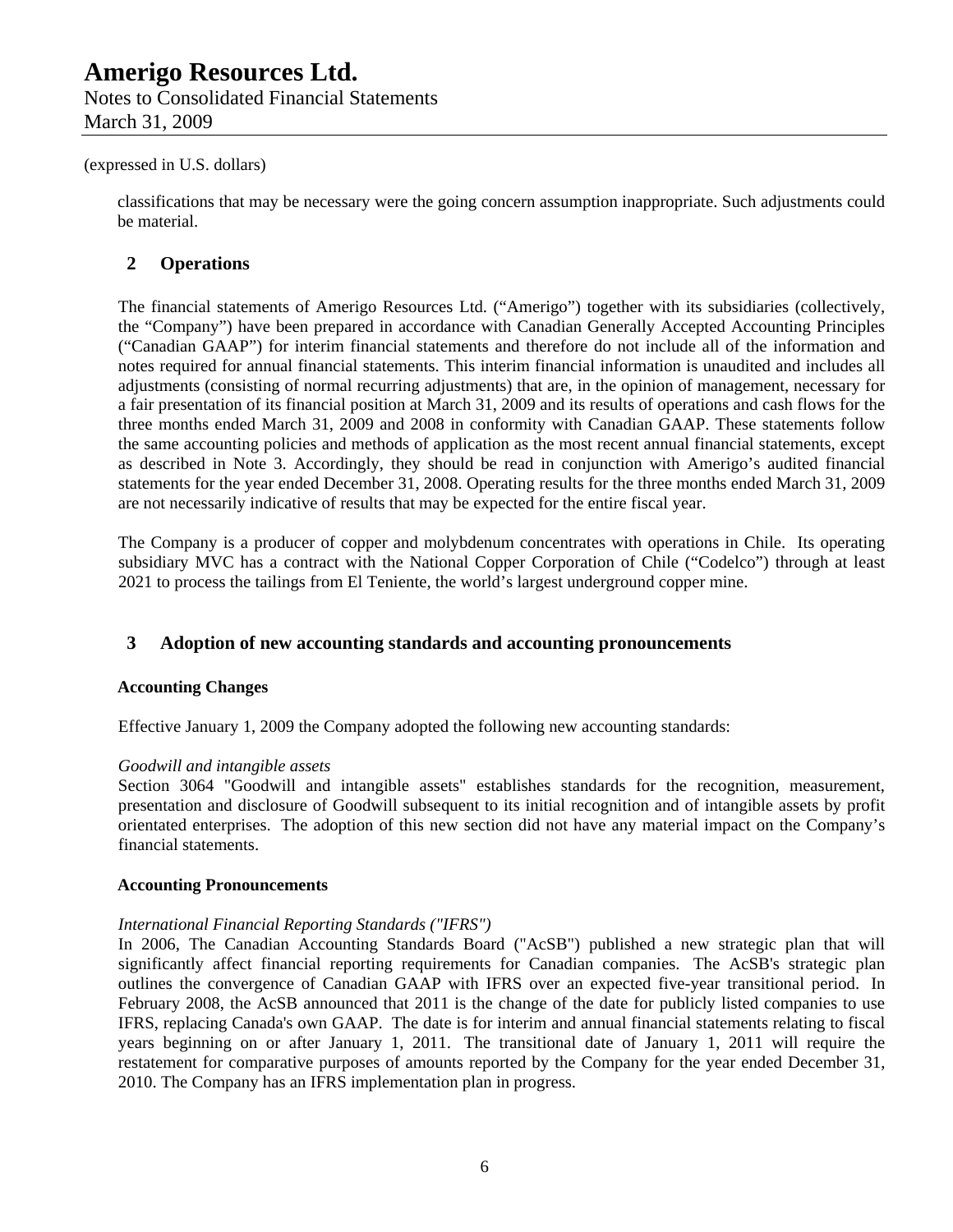(expressed in U.S. dollars)

# **4 Property, plant and equipment**

|                                           | March 31,<br>2009 | December 31,<br>2008 |
|-------------------------------------------|-------------------|----------------------|
| Plant and infrastructure                  | 53,905,797        | 53,894,767           |
| Machinery and equipment and other assets  | 77,211,170        | 74,568,786           |
|                                           | 131,116,967       | 128,463,553          |
| Accumulated depreciation and amortization | (13,507,506)      | (12, 219, 709)       |
|                                           | 117,609,461       | 116,243,844          |
|                                           |                   |                      |

The sharp decline in copper and molybdenum prices in the last quarter of 2008 constituted a triggering event for the Company to review if impairment of the carrying value of the Company's property, plant and equipment and contractual rights had occurred. At December 31, 2008, based on undiscounted cash flow projections for the years 2009 to 2021, the current term of the contract with El Teniente, management determined that the recoverable value of assets in use exceeded their carrying values and therefore, no impairment had occurred.

# **5 Contractual right**

At the time of the acquisition of MVC, Amerigo assigned the excess of the purchase price over the fair value of the tangible assets acquired to the MVC and Codelco contract for the processing of tailings from the El Teniente mine. The contractual right is amortized using the units of production method.

|                                                | March 31,<br>2009        | December 31,<br>2008     |
|------------------------------------------------|--------------------------|--------------------------|
| Contractual rights<br>Accumulated amortization | 9,394,146<br>(2,560,026) | 9,394,146<br>(2,443,204) |
|                                                | 6,834,120                | 6,950,942                |

## **6 Enami loan**

MVC sells its copper production to Chile's Empresa Nacional de Mineria ("Enami"). During the quarter ended March 31, 2009 Enami provided a loan facility of \$11,123,735 to MVC to settle the final negative pricing adjustments due to Enami for the quotas from June to September 2008 (priced at October 2008 to January 2009 prices). Under the terms of the loan facility MVC will make monthly instalments to Enami of \$325,000 plus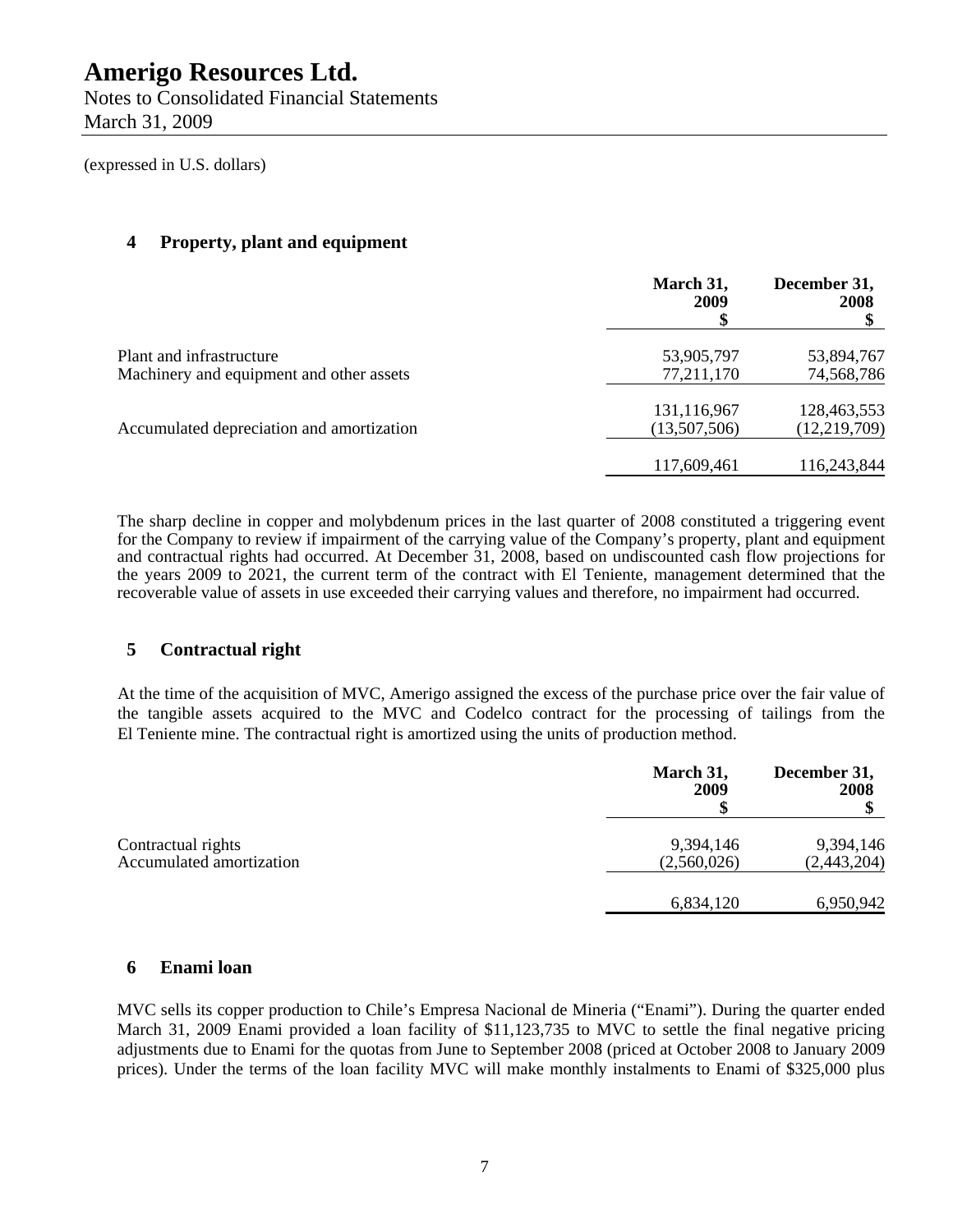March 31, 2009

(expressed in U.S. dollars)

interest during the period from May 2009 to March 2010 and of \$629,052 plus interest during the period from April 2010 to March 2011. The Enami loan bears interest at a rate of Banco de Chile Prime + 2%. In addition to the facilities described above, Enami is providing to MVC monthly copper price sustainability loans equal to the amount, if any, obtained when the copper price per pound is subtracted from \$1.70 up to a maximum of 10¢/lb of copper delivered to Enami. The loans bear interest at a rate of Banco de Chile Prime + 2%. Repayment of the sustainability loans is determined on a month by month basis subject to corresponding period copper settlement prices being over \$1.70/lb for each monthly advance.

In connection with the Enami loan MVC agreed to provide machinery and equipment collateral of \$16.5 million for the instalment loan and \$5.8 million for the sustainability loan.

# **7 El Teniente Royalty payable**

MVC has a contract with Codelco until at least the year 2021 to process the tailings from the El Teniente mine in Chile. MVC pays a royalty to Codelco – El Teniente on copper and molybdenum produced by MVC. The amount of the copper royalty is determined pursuant to a formula that considers both the price of copper and the copper content in the tailings. No royalties are payable if the copper price is below \$0.80 per pound (for copper content in tailings between 0.09% and 0.1499%); if the copper price is between \$0.80 and \$0.95 the royalty varies on a sliding scale from 0% to 10%; if the copper price is between \$0.95 and \$1.30 the royalty is 10%; and if the copper price is \$1.30 or higher, a maximum royalty of 13.5% is payable.

Royalty payments for copper production are calculated using the average LME published price for copper for the month of delivery of the tailings, and invoiced by Codelco - El Teniente on a monthly basis within 30 days of the end of the third month following the month of delivery of the tailings; payment to Codelco - El Teniente is made within 10 days of receipt of invoices. Accordingly, the price base used for the calculation of the El Teniente royalty is not the same price base used for the pricing of copper sales.

Royalties payable to Codelco - El Teniente are classified as current liabilities. Adjustments to the El Teniente royalty are recorded on a monthly basis for changes in copper deliveries during the settlement period.

As agreed with Codelco - El Teniente, as of January 1, 2006 the same royalty described in the preceding paragraphs applies to copper extracted from Colihues, except for amounts calculated using half the volume of tailings extracted from Colihues, at an assumed copper grade of 0.32% and an assumed recovery rate of 40%. For these amounts the royalty to Codelco – El Teniente is calculated on a sliding scale from 3% if the copper price is below \$0.80 per pound to a maximum of 15% if the copper price is at \$1.35 per pound or higher.

MVC also pays to Codelco - El Teniente a royalty of 10% of MVC's net revenue received from the sale of molybdenum concentrates.

Due to the sharp decline in copper prices in recent months, Codelco agreed to defer payment of 70% of the royalty invoices to MVC for the months of November 2008 to April 2009. The deferred amounts are currently scheduled for repayment during July to December 2009.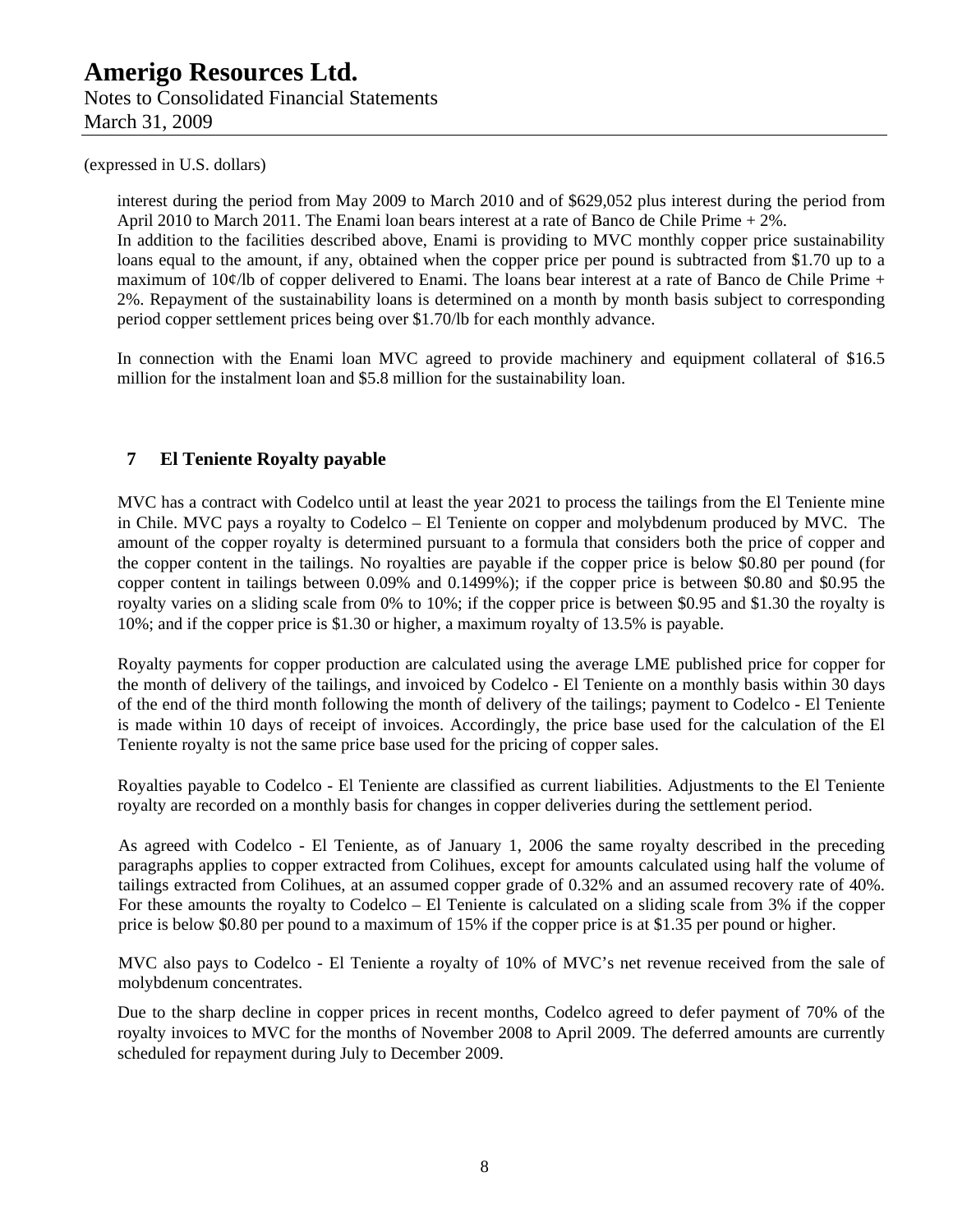#### (expressed in U.S. dollars)

The terms of the royalty agreement with El Teniente have been renegotiated at various times over the history of MVC's operations. The Company is currently in negotiations with El Teniente to again modify the terms of the royalty agreement to better reflect the industry's and MVC's higher production costs in recent years.

### **8 Bank loans**

- a) In February 2008 the Company obtained a loan of Chilean Pesos \$2,500,000,000 (approximately \$5,500,000 at the time the loan was granted) from a Chilean bank. The loan initially had a renewal date of September 22, 2008, was extended to December 15, 2008 and further extended to August 10, 2009. In February 2009 the loan was increased by Chilean Pesos \$650,000,000 (approximately \$1,100,000 at the time the funds were released to MVC). In connection with the increase to the loan facility, MVC agreed to provide machinery and equipment collateral of approximately \$10 million. The loan bears interest at a monthly rate of 1.09%. The balance of the loan and accrued interest at March 31, 2009 was the Chilean Peso equivalent of \$5,503,806.
- b) In December 2008 the Company obtained a \$5,000,000 loan from a Chilean bank. The loan bears interest at a monthly rate of 0.78% and has a renewal date of May 12, 2009. The balance of the loan and accrued interest at March 31, 2009 was \$5,179,400. The loan was renewed subsequent to March 31, 2009 with a review date of July, 2009 at which time further steps towards rolling the facility onto a long term loan will be reviewed (Note 14).

## **9 Related party transactions**

a) Non-controlling interests

Amerigo holds its interest in MVC through its subsidiary Amerigo International Holdings Corp. ("Amerigo International"). Amerigo International is controlled by Amerigo and is a wholly-owned subsidiary, except for certain outstanding Class A shares which are shown on Amerigo's balance sheet as Minority Interest at their book value of \$1,000. The Class A shares are owned indirectly by a director and associates of two of the directors of Amerigo.

The holders of the Class A shares are not entitled to any dividend or to other participation in the profits of Amerigo International, except for a royalty dividend calculated as follows:

- \$0.01 for each pound of copper equivalent produced by MVC or any successor entity to MVC if the price of copper is under \$0.80, or
- \$0.015 for each pound of copper equivalent produced by MVC or any successor entity to MVC if the price of copper is \$0.80 or more.

During the quarter ended March 31, 2009, royalty dividends totalling \$115,047 were paid or accrued to the Amerigo International Class A shareholders on the basis described above (Quarter ending March 31, 2008: \$137,572). Royalty dividends are shown as Non-Controlling Interests in the Consolidated Statement of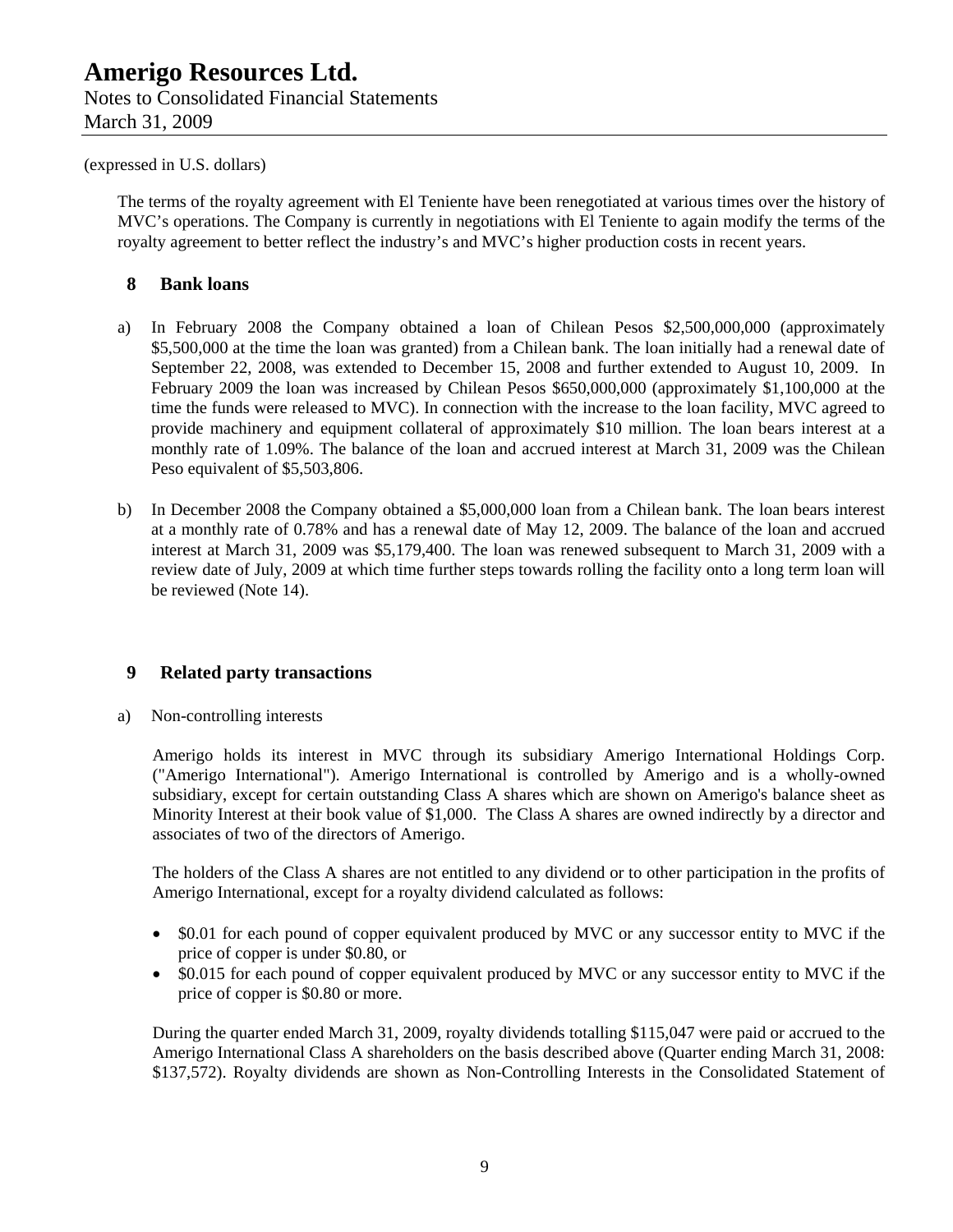(expressed in U.S. dollars)

Operations. At March 31, 2009, \$38,691of this amount remained outstanding (December 31, 2008: \$49,670).

b) Remuneration to officers

During the quarter ended March 31, 2009 the Company paid or accrued \$143,719 in fees to companies associated with certain directors and officers of Amerigo (Quarter ended March 31, 2008: \$180,060).

- c) At March 31, 2009 one of Amerigo's officers acted as an officer and another as a director of Nikos Explorations Ltd., a company over which Amerigo exercises significant influence
- d) At March 31, 2009 two of Amerigo's directors acted as directors and one of Amerigo's officers acted as an officer of Candente Resource Corp., a company in which Amerigo holds an investment.
- e) At March 31, 2009 two of Amerigo's officers acted as officers and one of Amerigo's directors acted as a director of Los Andes Copper Ltd., a company in which Amerigo holds an investment.

## **10 Capital stock**

Authorized - Unlimited common shares without par value

a) Summary of capital stock issued in the period

On February 13, 2009 the Company completed a non-brokered private placement for gross proceeds of \$8,480,068 (Cdn\$10,500,000). In connection with the private placement, the Company issued 37,500,000 units at a price of Cdn\$0.28 per unit. Each unit consisted of one common share and one share purchase warrant. Each warrant entitles the holder to purchase one additional common share of the Company at a price of Cdn\$0.33 per share until February 15, 2010, and thereafter at a price of Cdn\$0.40 until February 14, 2011. The warrants issued were valued by the Company at \$1,266,142. The Company also issued a further 1,244,400 units as finders' fees in respect of a portion of the private placement at a cost of \$280,104, included in total share issuance costs of \$318,476. The warrants issued as finders' fees were valued by the Company at \$42,016.

No shares were issued during the year ended December 31, 2008.

b) Purchase of shares for cancellation

Amerigo had in place a normal course issuer bid through the facilities of the Toronto Stock Exchange ("TSX"), whereby Amerigo was entitled to purchase for cancellation up to 2,000,000 of its common shares during the one-year period ended on November 13, 2008. During the year ended December 31, 2008, Amerigo purchased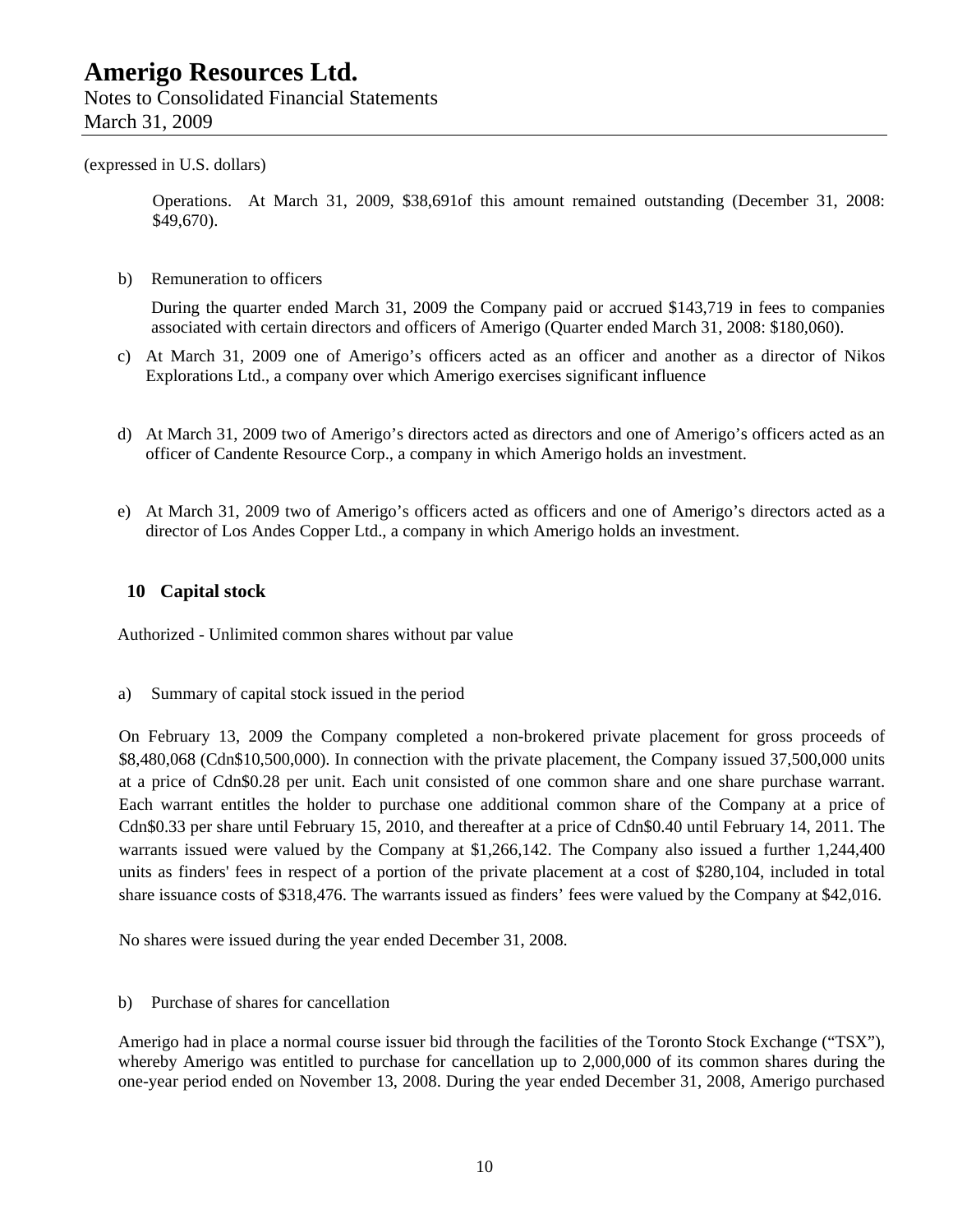#### (expressed in U.S. dollars)

and cancelled 1,001,200 shares at a total cost of \$1,589,328. The premium on the purchase of shares for cancellation amounted to \$1,001,534 and was applied against Retained Earnings.

#### c) Stock options

Amerigo established a stock option plan (the "Plan") on April 2, 2003, which was amended on June 20, 2006. Amerigo's Board of Directors (the "Board") administers the Plan, whereby it may from time to time grant options to purchase common shares of Amerigo to directors, officers, key employees and certain other persons who provide services to the Company. In accordance with the current terms and provisions of the Plan, the maximum aggregate number of common shares issuable under the Plan must not exceed 10% of Amerigo's issued and outstanding common shares at the date of any grant, on a non-diluted basis. The exercise price of an option is determined by the Board, but can be no less than the closing price of Amerigo's common shares on the TSX on the day preceding the date of grant, less the maximum discount permitted by the policies of the TSX and subject to the minimum exercise price per common share permitted by the TSX. Options must be exercised within a five-year period from the date of grant. Vesting periods are determined by the Board.

A summary of the Company's stock options at March 31, 2009 and December 31, 2008 and the changes for the three and twelve-month periods ending on those dates is presented below:

|                                                                                          | Three months ended<br>March 31,<br>2009          |                                                   |                                                  | <b>Twelve months ended</b><br>December 31,<br>2008 |
|------------------------------------------------------------------------------------------|--------------------------------------------------|---------------------------------------------------|--------------------------------------------------|----------------------------------------------------|
|                                                                                          | <b>Outstanding</b><br>options                    | Weighted<br>average<br>exercise<br>price<br>Cdn\$ | Outstanding<br>options                           | Weighted<br>average<br>exercise<br>price<br>Cdn\$  |
| Outstanding $-$ start of period<br>Granted<br>Outstanding – end of period<br>Exercisable | 4,420,000<br>2,300,000<br>6,720,000<br>4,995,000 | 2.32<br>0.31<br>1.63<br>2.09                      | 3,365,000<br>1,055,000<br>4,420,000<br>4,420,000 | 2.38<br>2.13<br>2.32<br>2.32                       |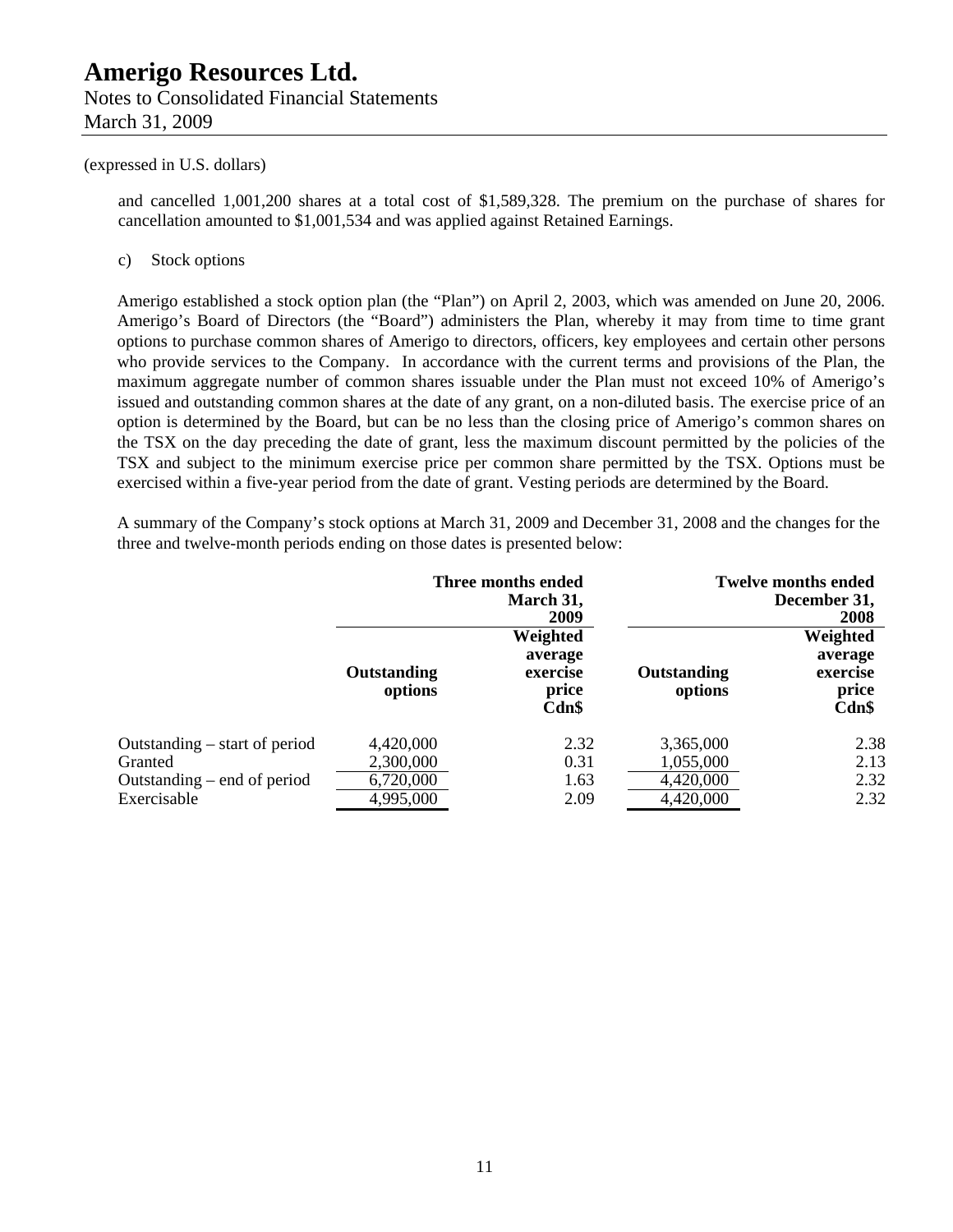(expressed in U.S. dollars)

On March 27, 2009, Amerigo granted stock options to purchase an aggregate of 2,300,000 common shares to directors, officers, consultants and employees of the Company, with an exercise price of Cdn\$0.31 per share, expiring on March 27, 2014. The options vest in four equal quarterly instalments, on March 27, April 1, July 1 and October 1, 2009.

On March 20, 2008, Amerigo granted stock options to purchase an aggregate of 1,055,000 common shares to directors, officers, consultants and employees of the Company, with an exercise price of Cdn\$2.13 per share, expiring on March 20, 2013. The options vested in four equal quarterly instalments, on March 20, April 1, July 1 and October 1, 2008.

The following stock options were outstanding and exercisable as at March 31, 2009:

| <b>Range of exercise</b><br>prices<br>Cdn\$ | <b>Number</b><br>exercisable | Weighted average<br>remaining contractual life | <b>Weighted average</b><br>exercise price<br>Cdn\$ |
|---------------------------------------------|------------------------------|------------------------------------------------|----------------------------------------------------|
| $0.31$ to $1.60$                            | 575,000                      | 4.99 years                                     | 0.31                                               |
| 1.60 to $2.40$                              | 3,050,000                    | 3.07 years                                     | 2.16                                               |
| 2.40 to 2.71                                | 1,370,000                    | 1.93 years                                     | 2.69                                               |
|                                             | 4,995,000                    |                                                |                                                    |

#### d) Warrants

As part of its February 13, 2009 private placement, the Company issued 38,744,400 warrants with an exercise price of Cdn\$0.33 per share to February 15, 2010 and thereafter at a price of Cdn\$0.40 per share until February 14, 2011. There are no other share purchase warrants outstanding.

#### e) Value assigned to stock options and warrants

|                               | March 31,<br>2009 | December 31,<br>2008 |
|-------------------------------|-------------------|----------------------|
| Balance – beginning of period | 2,433,377         | 1,949,218            |
| Options vested                | 52,503            | 484,159              |
| Warrants vested               | 1,308,158         |                      |
| Balance – end of period       | 3,794,038         | 2,433,377            |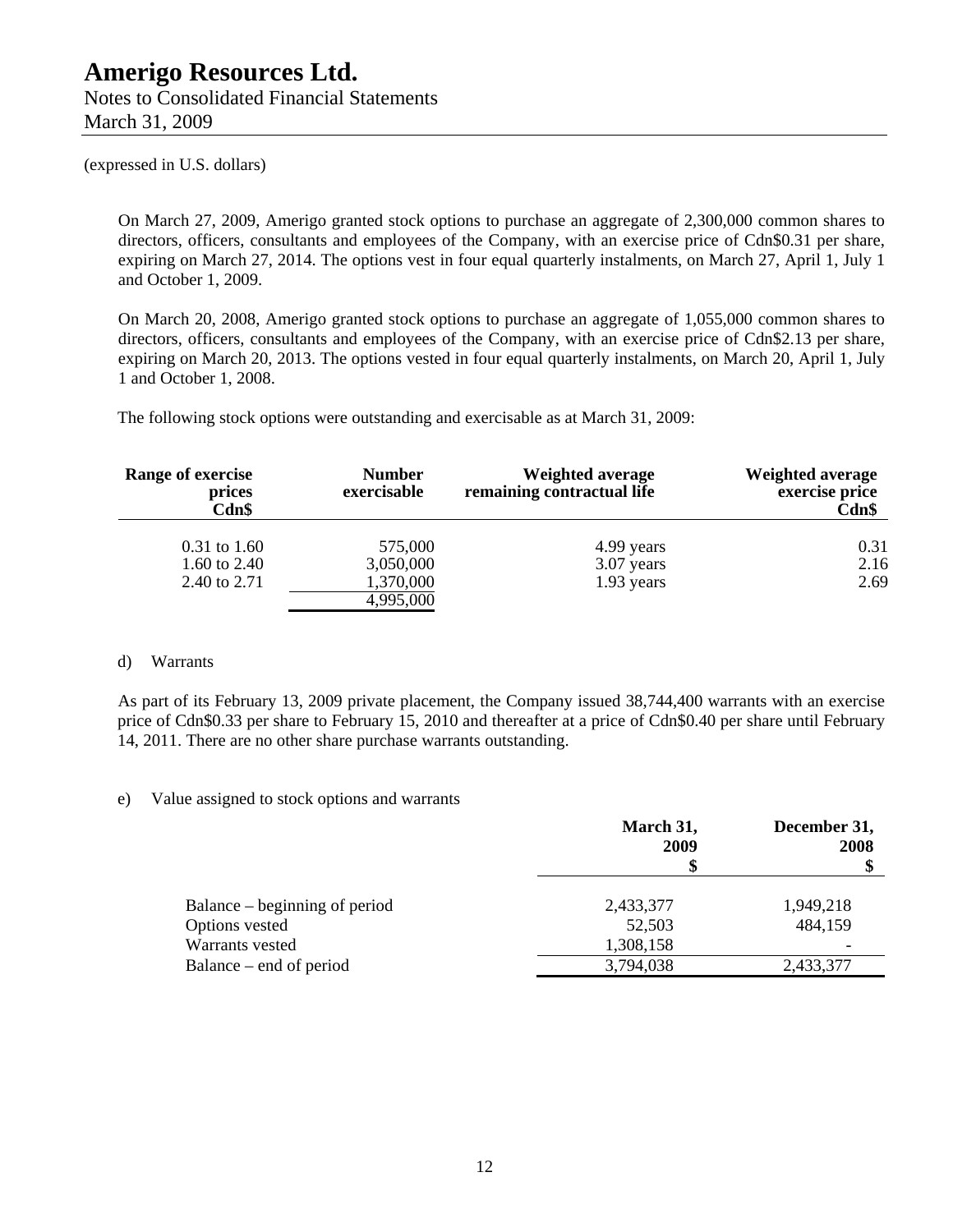### (expressed in U.S. dollars)

The Company estimated the fair value of options granted based on the Black-Scholes Option Pricing Model using the following assumptions:

|                                 | 2009      | 2008      |
|---------------------------------|-----------|-----------|
| Expected dividend yield         |           | 6.10%     |
| Expected stock price volatility | 46.78%    | 47.29%    |
| Risk-free interest rate         | 1.51%     | 2.91%     |
| Expected life of options        | 3.6 years | 2.3 years |

The Company estimated the fair value of warrants granted based on the Black-Scholes Option Pricing Model using the following assumptions:

|                                 | 2009    | 2008 |
|---------------------------------|---------|------|
| Expected dividend yield         |         |      |
| Expected stock price volatility | 47.04%  |      |
| Risk-free interest rate         | 1.20%   |      |
| Expected life of warrants       | 2 years |      |

#### f) Dividends

No dividends were declared or paid in the period ended March 31, 2009.

On February 27, 2008 Amerigo declared a semi-annual dividend of Cdn 6.5¢ per share that was paid on April 2, 2008 to shareholders of record as of March 25, 2008, for a total of \$6,018,524. On July 24, 2008, the Board of Directors of Amerigo declared a semi-annual dividend of Cdn 6.5¢ per share that was paid on September 5, 2008 to shareholders of record as of August 22, 2008, for a total of \$5,784,475.

The Company has suspended dividend distributions for the foreseeable future.

#### **11 Investments**

|                                                                                     | March 31,<br>2009 | December 31,<br>2008 |
|-------------------------------------------------------------------------------------|-------------------|----------------------|
| Other investments                                                                   | 3,645,358         | 1,773,215            |
| Equity instrument $-$<br>Common shares of a TSX Venture Exchange ("TSXV")<br>1ssuer | 77,731            | 82,220               |
|                                                                                     | 3,723,089         | 1,855,435            |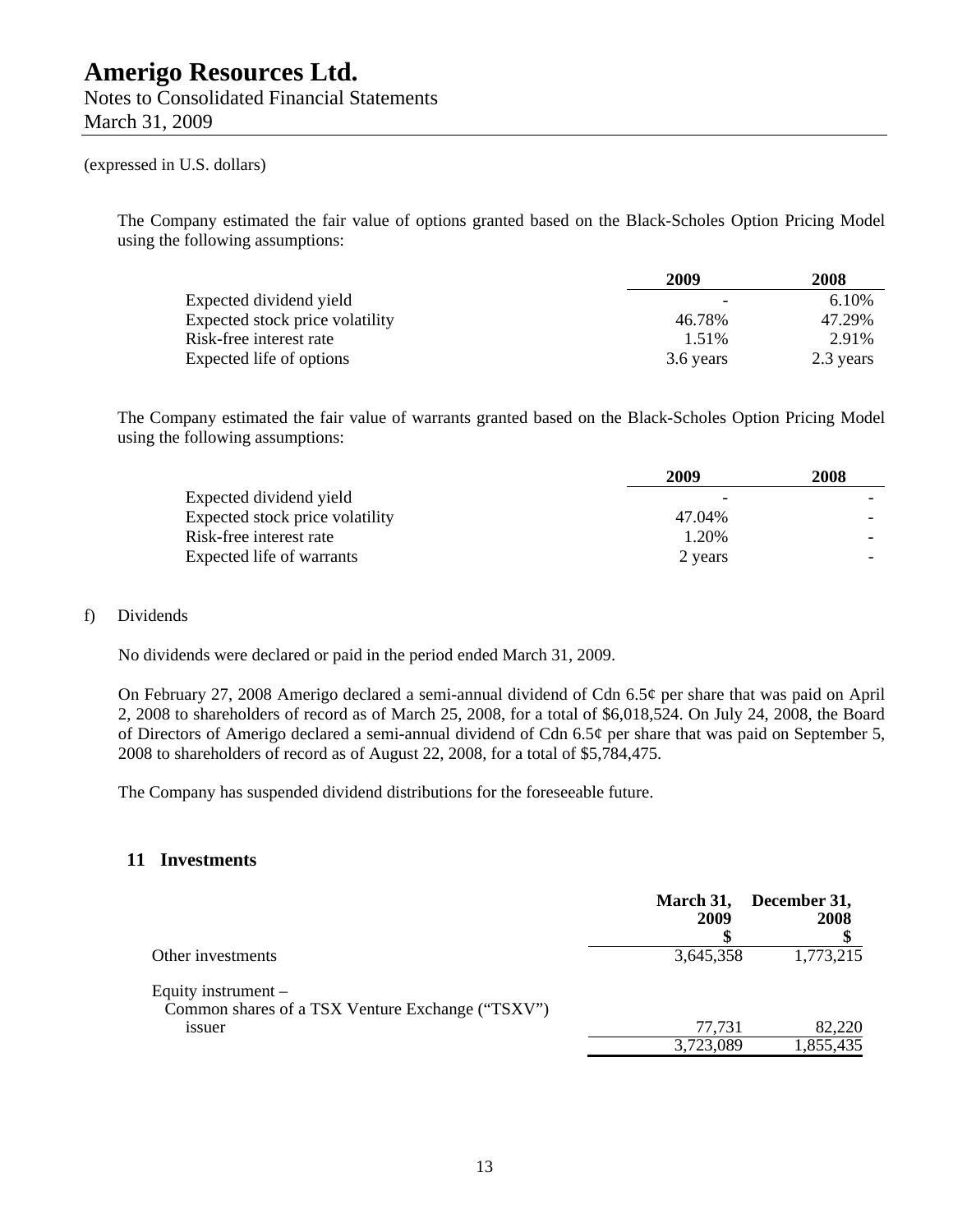Notes to Consolidated Financial Statements March 31, 2009

(expressed in U.S. dollars)

#### a) Other investments

At various dates during 2007 and 2008, the Company acquired for investment purposes 10.8 million common shares of an issuer listed on the Toronto, Lima and Frankfurt Stock Exchanges, at an aggregate cost of \$15,861,986. Adjustments to fair value are required at each balance sheet date. Given that the investment is designated as "available for sale" for accounting purposes, which means it is an investment that is not held for trading, gains or losses arising from changes in fair value are recorded in Accumulated Other Comprehensive Income (Loss) in the Company's Balance Sheet until the investment is sold or management determines that an other than temporary impairment in the value of the investment has occurred, at which time gains or losses are transferred into earnings. At March 31, 2009 this issuer's closing share price was Cdn\$0.37 and the fair value of the Company's approximately 13% investment in this issuer was \$3,196,125. During the quarter ended March 31, 2009 the Company recorded other comprehensive income of \$1,783,637 for the fair value appreciation of the investment during the period.

At various dates during 2007 and 2008, the Company acquired for investment purposes 8 million common shares of an issuer listed on the TSXV, at an aggregate cost of \$3,946,908. Adjustments to fair value are required at each balance sheet date, as the investment is designated as "available for sale" for accounting purposes. At March 31, 2009 this issuer's closing share price was Cdn\$0.07 and the fair value of the Company's approximately 4% investment in this issuer was \$449,233. During the quarter ended March 31, 2009 the Company recorded other comprehensive income of \$88,506 for the fair value appreciation of the investment during the period.

#### b) Equity instrument

Amerigo accounts for its investment in a TSXV issuer using the equity method, given that Amerigo is considered to have significant influence over this investment. During the quarter ended March 31, 2009 the Company recorded an equity investment loss of \$4,489 on this investment. At March 31, 2009, Amerigo held 11,666,667 common shares of the issuer, which represent approximately 26% of the issuer's issued and outstanding common shares at that date. At March 31, 2009 this issuer's closing share price was Cdn\$0.01 per share.

## **12 Supplemental Disclosure with Respect to Cash Flows**

|                                                          | March 31,<br>2009         | March 31,<br>2008 |
|----------------------------------------------------------|---------------------------|-------------------|
|                                                          |                           |                   |
|                                                          | $\left( \text{\$}\right)$ | (\$)              |
| Cash paid during the period for interest                 | 88,088                    | 56,994            |
| Cash paid during the period for income taxes             | 106,166                   | 1,579,881         |
| Change in accounts payable related to the acquisition of |                           |                   |
| plant and equipment                                      | (311, 899)                | (338, 348)        |